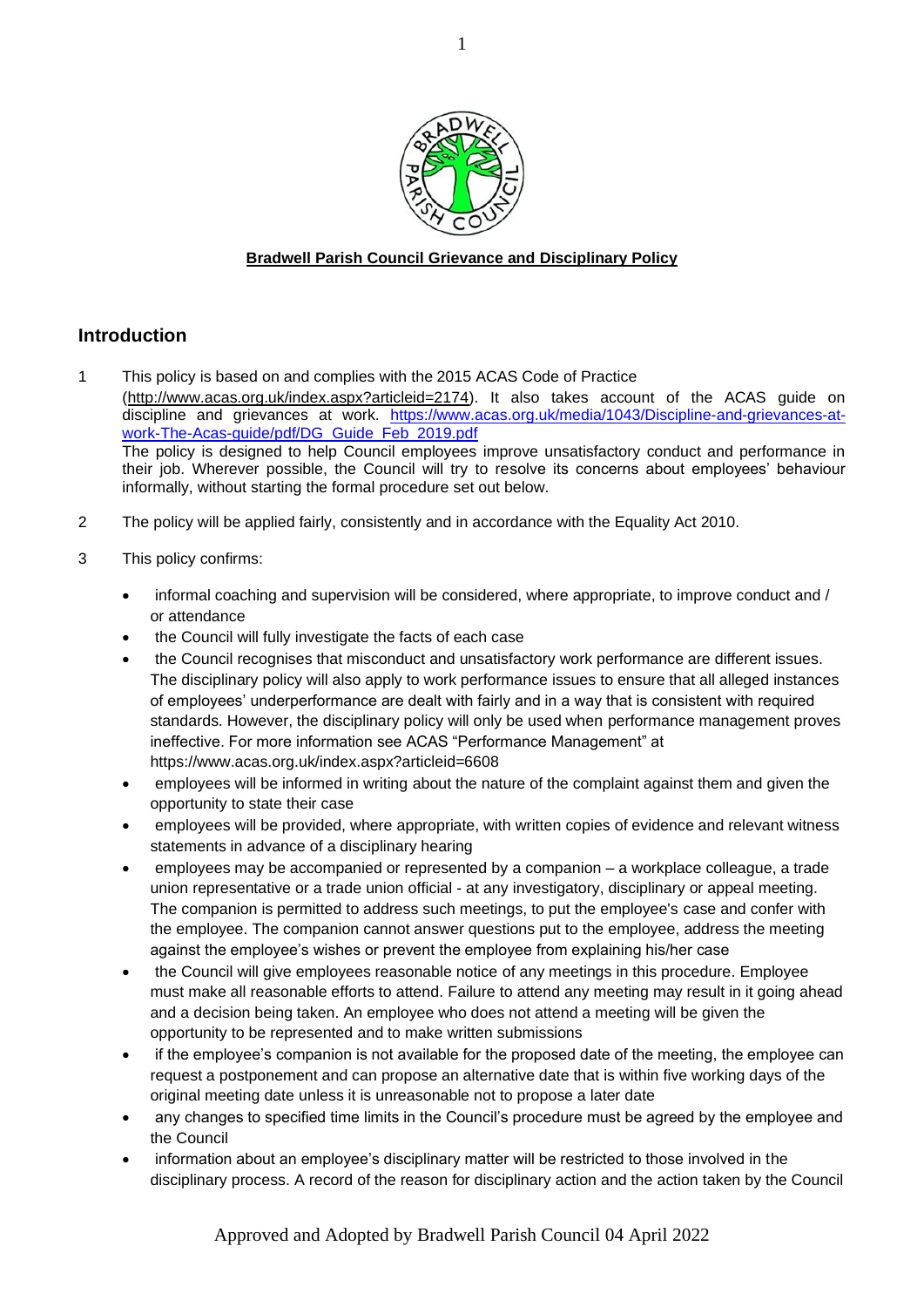is confidential to the employee. The employee's disciplinary records will be held by the Council in accordance with the General Data Protection Regulation (GDPR)

- audio or video recordings of the proceedings at any stage of the disciplinary procedure are prohibited, unless agreed by all affected parties as a reasonable adjustment that takes account of an employee's medical condition
- employees have the right to appeal against any disciplinary decision. The appeal decision is final
- if an employee who is already subject to the Council's disciplinary procedure raises a grievance, the grievance will normally be heard after the completion of the disciplinary procedure
- disciplinary action taken by the Council can include a written warning, final written warning or dismissal
- this procedure may be implemented at any stage if the employee's alleged misconduct warrants this
- except for gross misconduct when an employee may be dismissed without notice, the Council will not dismiss an employee on the first occasion that it decides there has been misconduct
- if an employee is suspended following allegations of misconduct, it will be on full pay and only for such time as is necessary. Suspension is not a disciplinary sanction. The Council will write to the employee to confirm any period of suspension and the reasons for it,
- the Council may consider mediation at any stage of the disciplinary procedure where appropriate (for example where there have been communication breakdowns or allegations of bullying or harassment). Mediation is a dispute resolution process that requires the consent of affected parties

# **Examples of misconduct**

- 4 Misconduct is employee behaviour that can lead to the employer taking disciplinary action. The following list contains some examples of misconduct: The list is not exhaustive.
	- unauthorised absence
	- poor timekeeping
	- misuse of the Council's resources and facilities including telephone, email and internet
	- inappropriate behaviour
	- refusal to follow reasonable instructions
	- breach of health and safety rules.

# **Examples of gross misconduct**

- 5 Gross misconduct is misconduct that is so serious that it is likely to lead to dismissal without notice. The following list contains some examples of gross misconduct: The list is not exhaustive
	- bullying, discrimination and harassment
	- incapacity at work because of alcohol or drugs
	- violent behaviour
	- fraud or theft
	- gross negligence
	- gross insubordination
	- serious breaches of council policies and procedures e.g. the Health and Safety Policy, Equality and Diversity Policy, Data Protection Policy and any policies regarding the use of information technology
	- serious and deliberate damage to property
	- use of the internet or email to access pornographic, obscene or offensive material
	- disclosure of confidential information.

# **Suspension**

6 If allegations of gross misconduct or serious misconduct are made, the council may suspend the employee while further investigations are carried out. Suspension will be on full pay. Suspension does not imply any determination of guilt or innocence, as it is merely a measure to enable further investigation.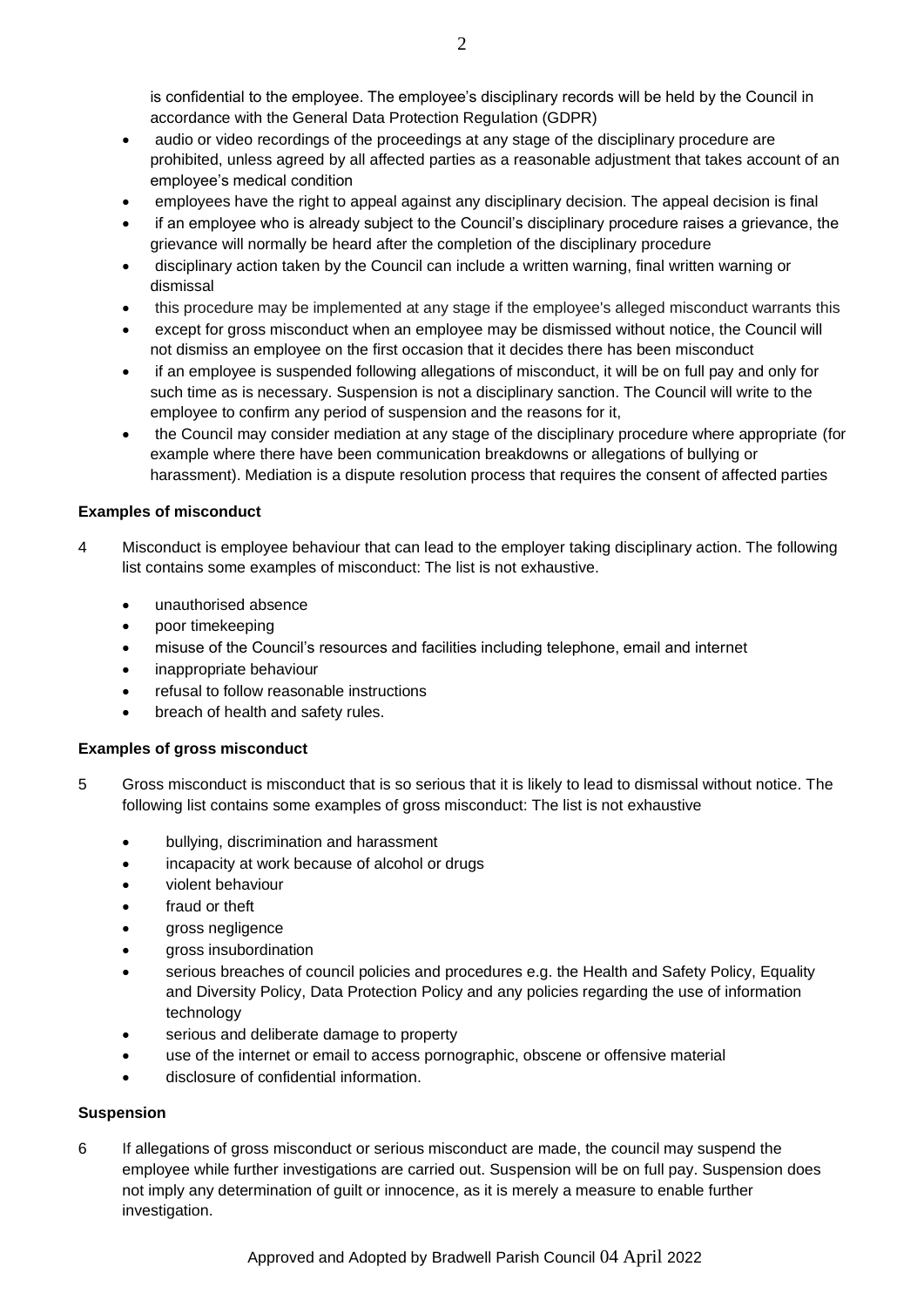- 7 While on suspension, the employee is required to be available during normal hours of work in the event that the council needs to make contact. The employee must not contact or attempt to contact or influence anyone connected with the investigation in any way or to discuss this matter with any other employee or councillor.
- 8 The employee must not attend work. The council will make arrangements for the employee to access any information or documents required to respond to any allegations.

#### **Examples of unsatisfactory work performance**

- 9 The following list contains some examples of unsatisfactory work performance: The list is not exhaustive.
	- inadequate application of management instructions/office procedures
		- inadequate IT skills
		- unsatisfactory management of staff
		- unsatisfactory communication skills.

#### **The Procedure**

10 Preliminary enquiries. The council may make preliminary enquiries to establish the basic facts of what has happened in order to understand whether there may be a case to answer under the disciplinary procedure.

If the employee's manager believes there may be a disciplinary case to answer, the council may initiate a more detailed investigation undertaken to establish the facts of a situation or to establish the perspective of others who may have witnessed misconduct.

11 Informal Procedures. Where minor concerns about conduct become apparent, it is the manager's responsibility to raise this with the employee and clarify the improvements required. A file note will be made and kept by the manager. The informal discussions are not part of the formal disciplinary procedure. If the conduct fails to improve, or if further matters of conduct become apparent, the manager may decide to formalise the discussions and invite the employee to a first stage disciplinary hearing.

#### **Disciplinary investigation**

- 12 A formal disciplinary investigation may sometimes be required to establish the facts and whether there is a disciplinary case to answer.
- 13 If a formal disciplinary investigation is required, the Council's staffing committee will appoint an Investigator who will be responsible for undertaking a fact-finding exercise to collect all relevant information. The Investigator will be independent and will normally be a councillor. If the staffing committee considers that there are no councillors who are independent (for example, because they all have direct involvement in the allegations about the employee), it will appoint someone from outside the Council. The Investigator will be appointed as soon as possible after the allegations have been made. The staffing committee will inform the Investigator of the terms of reference of the investigation. The terms of reference should specify:
	- the allegations or events that the investigation is required to examine
	- whether a recommendation is required
	- how the findings should be presented. For example, an investigator will often be required to present the findings in the form of a written report
	- who the findings should be reported to and who to contact for further direction if unexpected issues arise or advice is needed
- 14 The Investigator will be asked to submit their findings within 20 working days of appointment where possible. In cases of alleged unsatisfactory performance or of allegations of minor misconduct, the appointment of an investigator may not be necessary and the Council may decide to commence disciplinary proceedings at the next stage - the disciplinary meeting (see paragraph 22).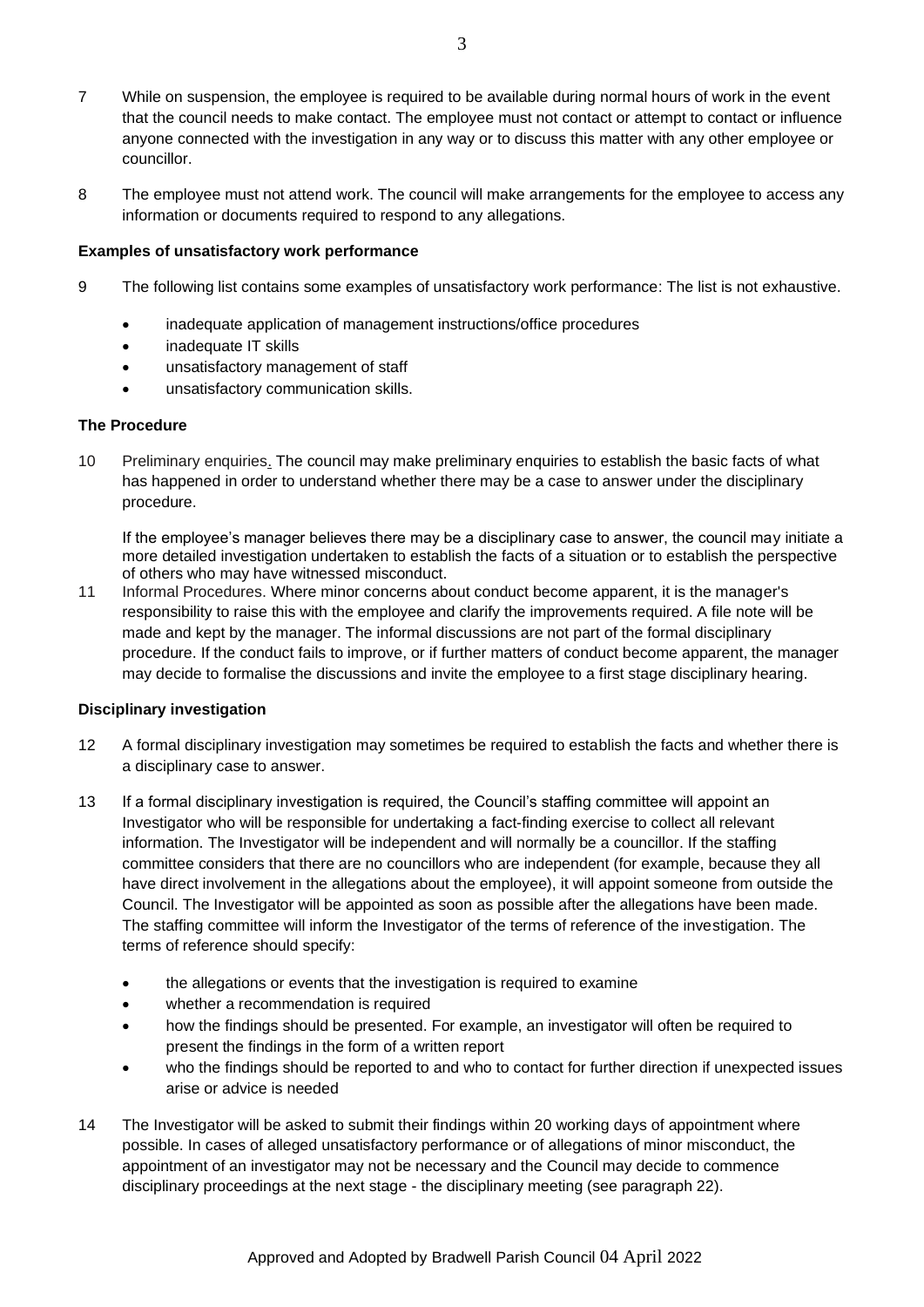- 15 The staffing committee will notify the employee in writing of the alleged misconduct and details of the person undertaking the investigation. The employee may be asked to meet an investigator as part of the disciplinary investigation. The employee will be given sufficient notice of the meeting (10 working days) with the Investigator so that he/she has reasonable time to prepare for it. The letter will explain the investigatory process and that the meeting is part of that process. The employee will be provided with a copy of the Council's disciplinary procedure. The Council will also inform the employee that when he/she meets with the Investigator, he/she will have the opportunity to comment on the allegations of misconduct.
- 16 Employees may be accompanied or represented by a workplace colleague, a trade union representative or a trade union official at any investigatory meeting.
- 17 If there are other persons (e.g. employees, councillors, members of the public or the Council's contractors) who can provide relevant information, the Investigator should try to obtain it from them in advance of the meeting with the employee.
- 18 The Investigator has no authority to take disciplinary action. His/her role is to establish the facts of the case as quickly as possible and prepare a report that recommends to the staffing committee whether or not disciplinary action should be considered under the policy.
- 19 The Investigator's report will contain his/her recommendations and the findings on which they were based. He/she will recommend either:
	- the employee has no case to answer and there should no further action under the Council's disciplinary procedure
	- the matter is not serious enough to justify further use of the disciplinary procedure and can be dealt with informally or
	- the employee has a case to answer and a formal hearing should be convened under the Council's disciplinary procedure
- 20 The Investigator will submit the report to the staffing committee which will decide whether further action will be taken.
- 21 If the Council decides that it will not take disciplinary action, it may consider whether mediation would be appropriate in the circumstances.

### **The disciplinary meeting**

- 22 If the staffing committee decides that there is a case to answer, it will appoint a staffing sub-committee of three councillors, to formally hear the allegations. The staffing sub-committee will appoint a Chair from one of its members. The Investigator shall not sit on the sub-committee.
- 23 No councillor with direct involvement in the matter shall be appointed to the sub-committee. The employee will be invited, in writing, to attend a disciplinary meeting. The sub–committee's letter will confirm the following:
	- the names of its Chair and other two members
	- details of the alleged misconduct, its possible consequences and the employee's statutory right to be accompanied at the meeting
	- a copy of the information provided to the sub-committee which may include the investigation report, supporting evidence and a copy of the Council's disciplinary procedure
	- the time and place for the meeting. The employee will be given reasonable notice of the hearing so that he /she has sufficient time to prepare for it
	- that witnesses may attend on the employee's and the Council's behalf and that both parties should inform each other of their witnesses' names at least two working days before the meeting
	- that the employee may be accompanied by a companion a workplace colleague, a trade union representative or a trade union official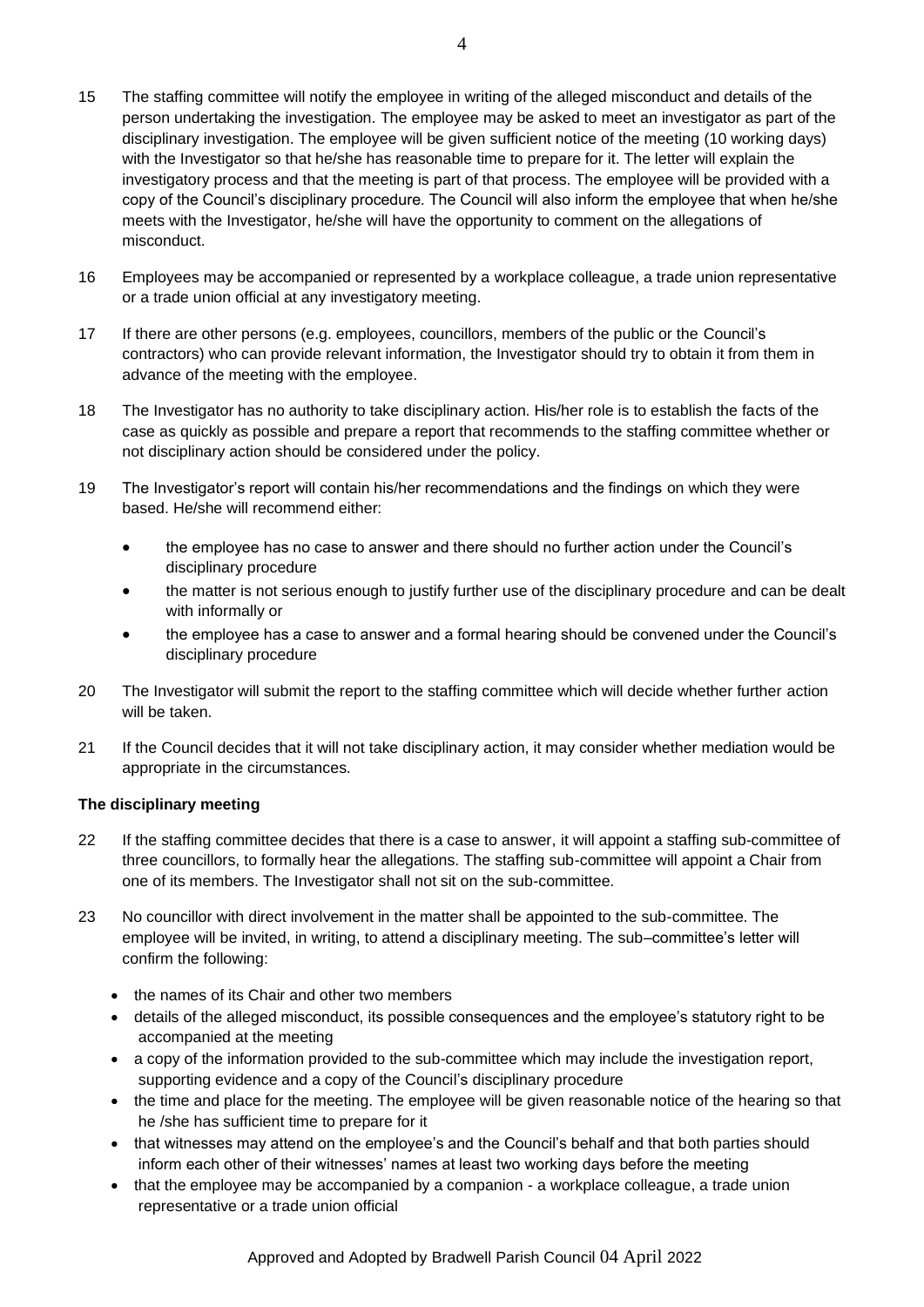- the Chairman will introduce the members of the sub-committee to the employee and explain the arrangements for the hearing
- the Chairman will set out the allegations and invite the Investigator to present the findings of the investigation report (if there has been a previous investigation)
- the Chairman will invite the employee to present their account
- the employee (or the companion) will set out his/her case and present evidence (including any witnesses and/or witness statements)
- any member of the sub-committee and the employee (or the companion) may question the Investigator and any witness
- the employee (or companion) will have the opportunity to sum up
- 24 The Chairman will provide the employee with the sub-committee's decision with reasons, in writing, within five working days of the meeting. The Chairman will also notify the employee of the right to appeal the decision.
- 25 The disciplinary meeting may be adjourned to allow matters that were raised during the meeting to be further investigated by the sub-committee.

# **Disciplinary action**

26 If the sub-committee decides that there should be disciplinary action, it may be any of the following:

## First written warning

If the employee's conduct has fallen beneath acceptable standards, a first written warning will be issued. A first written warning will set out:

- the reason for the written warning, the improvement required (if appropriate) and the time period for improvement
- that further misconduct/failure to improve will result in more serious disciplinary action
- the employee's right of appeal
- that a note confirming the written warning will be placed on the employee's personnel file, that a copy will be provided to the employee and that the warning will remain in force for 12 months.

# **Final written warning**

If the offence is sufficiently serious, or if there is further misconduct or a failure to improve sufficiently during the currency of a prior warning, the employee will be given a final written warning. A final written warning will set out:

- the reason for the final written warning, the improvement required (if appropriate) and the time period for improvement
- that further misconduct/failure to improve will result in more serious disciplinary action up to and including dismissal
- the employee's right of appeal
- that a note confirming the final written warning will be placed on the employee's personnel file, that a copy will be provided to the employee and that the warning will remain in force for a 12 months

# **Dismissal**

The Council may dismiss:

- for gross misconduct
- if there is no improvement within the specified time period, in the conduct which has been the subject of a final written warning
- if another instance of misconduct has occurred and a final written warning has already been issued and remains in force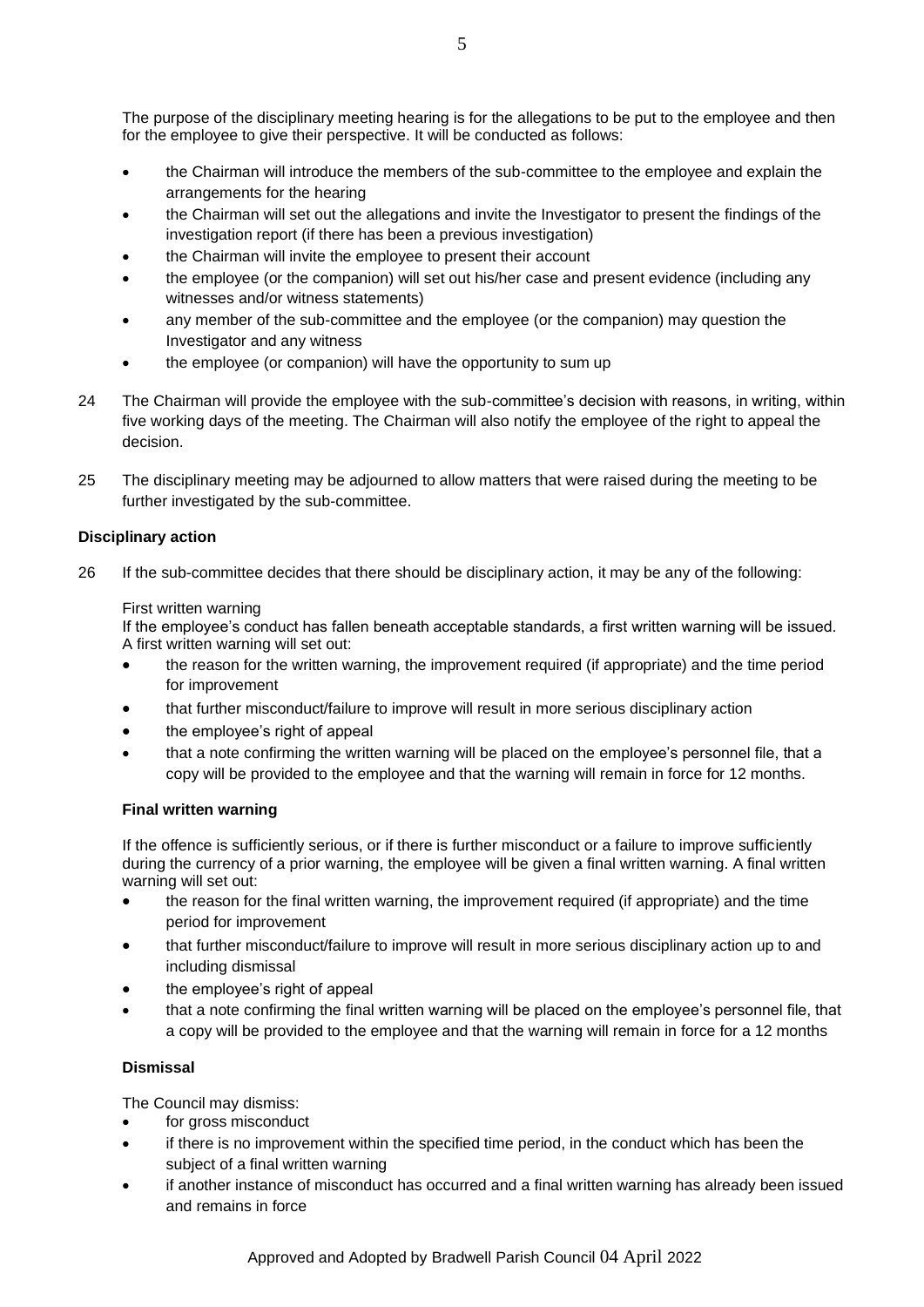27 The Council will consider very carefully a decision to dismiss. If an employee is dismissed, he/she will receive a written statement of the reasons for his/her dismissal, the date on which the employment will end and details of his/her right of appeal. If the sub-committee decides to take no disciplinary action, no record of the matter will be retained on the employee's personnel file. Action taken as a result of the disciplinary meeting will remain in force unless it is modified as a result of an appeal.

#### **The appeal**

- 28 An employee who is the subject of disciplinary action will be notified of the right of appeal. His/her written notice of appeal must be received by the Council within five working days of the employee receiving written notice of the disciplinary action and must specify the grounds for appeal.
- 29 The grounds for appeal include;
	- a failure by the Council to follow its disciplinary policy
	- the sub-committee's disciplinary decision was not supported by the evidence
	- the disciplinary action was too severe in the circumstances of the case
	- new evidence has come to light since the disciplinary meeting.
- 30 Where possible, the appeal will be heard by a panel of three members of the staffing committee who have not previously been involved in the case. This includes the Investigator. There may be insufficient members of the staffing committee who have not previously been involved. If so, the appeal panel will be a committee of three members of the Council who may include members of the staff committee. The appeal panel will appoint a Chairman from one of its members.
- 31 The employee will be notified, in writing, within 10 working days of receipt of the notice of appeal of the time, date and place of the appeal meeting. The employee will be advised that he/she may be accompanied by a companion - a workplace colleague, a trade union representative or a trade union official.
- 32 At the appeal meeting, the Chair will:
	- introduce the panel members to the employee
	- explain the purpose of the meeting, which is to hear the employee's reasons for appealing against the disciplinary decision
	- explain the action that the appeal panel may take
- 33 The employee (or companion) will be asked to explain the grounds for appeal.
- 34 The Chair will inform the employee that he/she will receive the decision and the panel's reasons, in writing, usually within five working days of the appeal hearing.
- 35 The appeal panel may decide to uphold the disciplinary decision of the staffing committee, substitute a less serious sanction or decide that no disciplinary action is necessary. If it decides to take no disciplinary action, no record of the matter will be retained on the employee's personnel file.
- 36 If an appeal against dismissal is upheld, the employee will be paid in full for the period from the date of dismissal and continuity of service will be preserved.
- 37 The appeal panel's decision is final.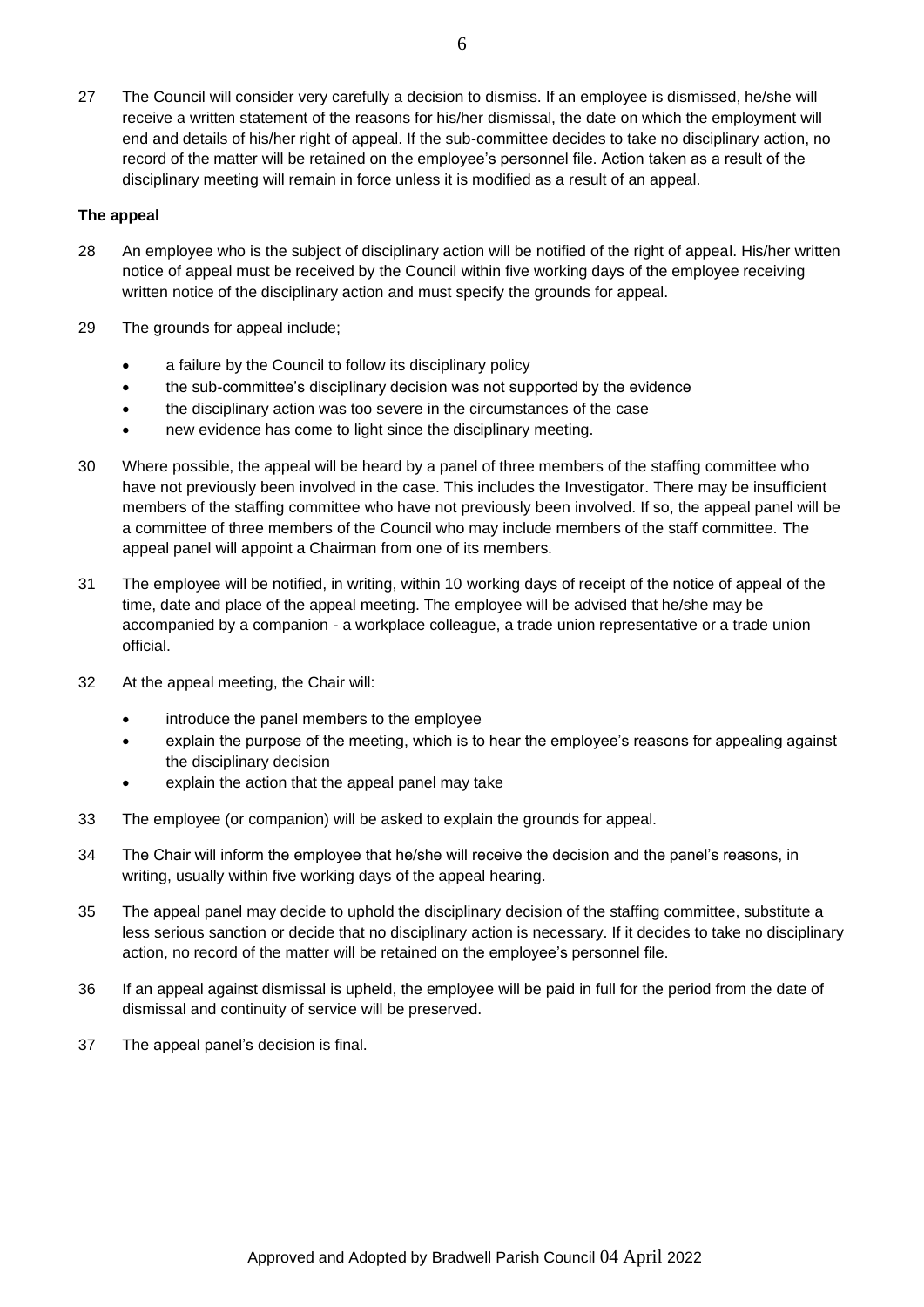## **Bradwell Parish Council Grievance Policy**

## **Introduction**

- 1 This policy is based on and complies with the 2015 ACAS Code of Practice [\(http://www.acas.org.uk/index.aspx?articleid=2174.](http://www.acas.org.uk/index.aspx?articleid=2174) It also takes account of the ACAS guide on discipline and grievances at work. [\(https://www.acas.org.uk/media/1043/Discipline-and-grievances-at-work-The-](https://www.acas.org.uk/media/1043/Discipline-and-grievances-at-work-The-Acas-guide/pdf/DG_Guide_Feb_2019.pdf)[Acas-guide/pdf/DG\\_Guide\\_Feb\\_2019.pdf](https://www.acas.org.uk/media/1043/Discipline-and-grievances-at-work-The-Acas-guide/pdf/DG_Guide_Feb_2019.pdf) ). It aims to encourage and maintain good relationships between the Council and its employees by treating grievances seriously and resolving them as quickly as possible. It sets out the arrangements for employees to raise their concerns, problems or complaints about their employment with the Council. The policy will be applied fairly, consistently and in accordance with the Equality Act 2010.
- 2 Many problems can be raised and settled during the course of everyday working relationships. Employees should aim to settle most grievances informally with their line manager.
- 3 This policy confirms:
	- employees have the right to be accompanied or represented at a grievance meeting or appeal by a companion who can be a workplace colleague, a trade union representative or a trade union official. This includes any meeting held with them to hear about, gather facts about, discuss, consider or resolve their grievance. The companion will be permitted to address the grievance/appeal meetings, to present the employee's case for his /her grievance/appeal and to confer with the employee. The companion cannot answer questions put to the employee, address the meeting against the employee's wishes or prevent the employee from explaining his/her case
	- the Council will give employees reasonable notice of the date of the grievance/appeal meetings. Employees and their companions must make all reasonable efforts to attend. If the companion is not available for the proposed date of the meeting, the employee can request a postponement and can propose an alternative date that is within five working days of the original meeting date unless it is unreasonable not to propose a later date
	- any changes to specified time limits must be agreed by the employee and the Council
	- an employee has the right to appeal against the decision about his/her grievance. The appeal decision is final
	- information about an employee's grievance will be restricted to those involved in the grievance process. A record of the reason for the grievance, its outcome and action taken is confidential to the employee. The employee's grievance records will be held by the Council in accordance with the General Data Protection Regulation (GDPR)
	- audio or video recordings of the proceedings at any stage of the grievance procedure are prohibited, unless agreed by all affected parties as a reasonable adjustment that takes account of an employee's medical condition
	- if an employee who is already subject to a disciplinary process raises a grievance, the grievance will normally be heard after completion of the disciplinary procedure
	- if a grievance is not upheld, no disciplinary action will be taken against an employee if he/she raised the grievance in good faith
	- the Council may consider mediation at any stage of the grievance procedure where appropriate, (for example where there have been communication breakdowns or allegations of bullying or harassment). Mediation is a dispute resolution process which requires the consent of affected parties
	- Employees can use all stages of the grievance procedure If the complaint is not a code of conduct complaint about a councillor. Employees can use the informal stage of the council's grievance procedure (paragraph 4) to deal with all grievance issues, including a complaint about a councillor Employees cannot use the formal stages of the council's grievance procedure for a code of conduct complaint about a councillor. If the complaint about the councillor is not resolved at the informal stage, the employee can contact the monitoring officer of Milton Keynes Council who will inform the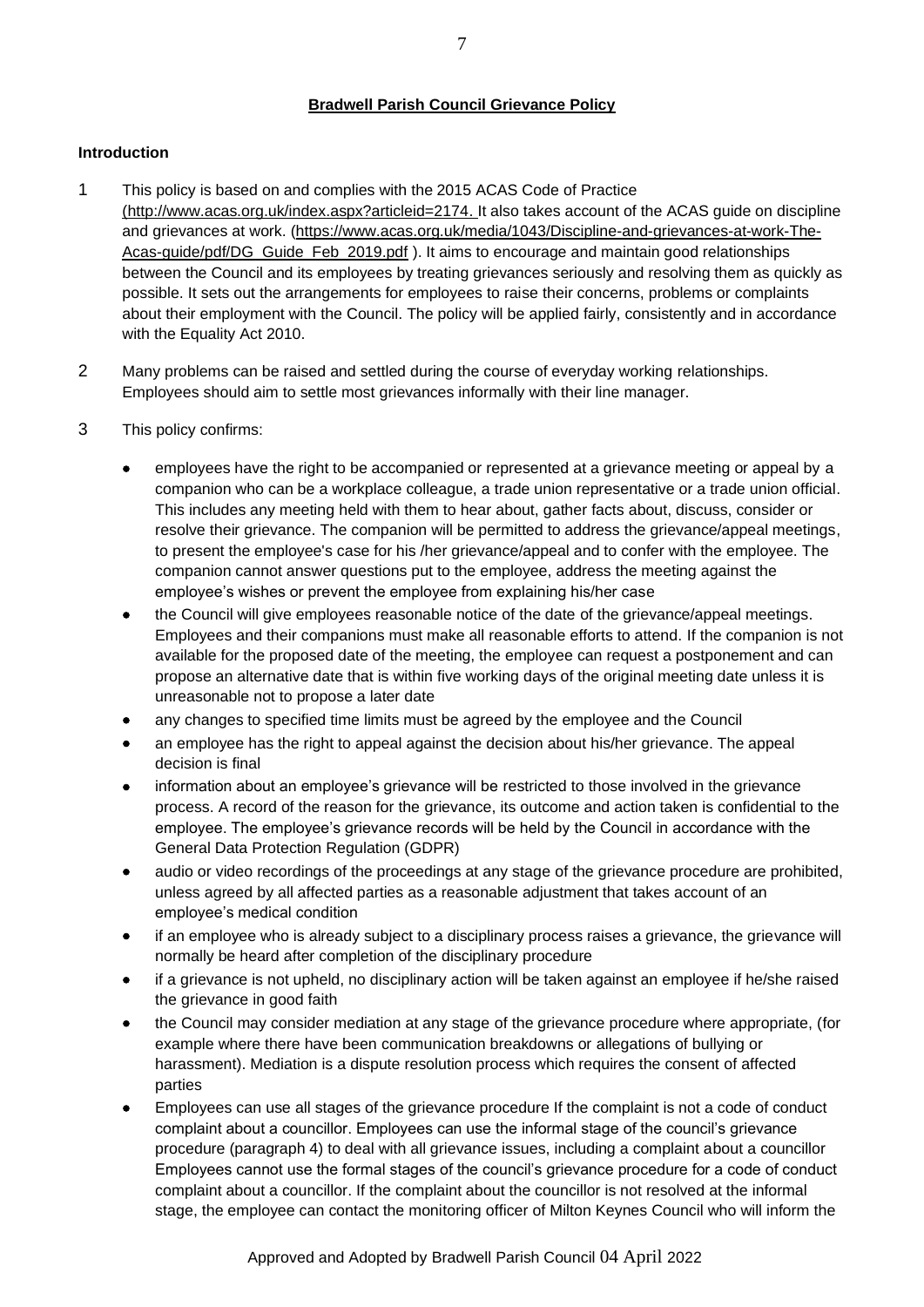employee whether or not the complaint can be dealt with under the code of conduct. If it does not concern the code of conduct, the employee can make a formal complaint under the council's grievance procedure (see paragraph 5)

- If the grievance is a code of conduct complaint against a councillor, the employee cannot proceed with it beyond the informal stage of the council's grievance procedure. However, whatever the complaint, the council has a duty of care to its employees. It must take all reasonable steps to ensure employees have a safe working environment, for example by undertaking risk assessments, by ensuring staff and councillors are properly trained and by protecting staff from bullying, harassment and all forms of discrimination
- If an employee considers that the grievance concerns his or her safety within the working environment, whether or not it also concerns a complaint against a councillor, the employee should raise these safety concerns with his or her line manager at the informal stage of the grievance procedure. The council will consider whether it should take further action in this matter in accordance with any of its employment policies (for example its health and safety policy or its dignity at work policy) and in accordance with the code of conduct regime

### **Informal grievance procedure**

4 The Council and its employees benefit if grievances are resolved informally and as quickly as possible. As soon as a problem arises, the employee should raise it with his/her manager to see if an informal solution is possible. Both should try to resolve the matter at this stage. If the employee does not want to discuss the grievance with his/her manager (for example, because it concerns the manager), the employee should contact the Chairman of the staffing committee or, if appropriate, another member of the staffing committee. If the employee's complaint is about a councillor, it may be appropriate to involve that councillor at the informal stage. This will require both the employee's and the councillor's consent.

#### **Formal grievance procedure**

- 5 If it is not possible to resolve the grievance informally and the employee's complaint is not one that should be dealt with as a code of conduct complaint (see above), the employee may submit a formal grievance. It should be submitted in writing to the Chairman of the staffing committee.
- 6 The staffing committee will appoint a sub-committee of three members to hear the grievance. The subcommittee will appoint a Chairman from one of its members. No councillor with direct involvement in the matter shall be appointed to the sub-committee.

#### **Investigation**

- 7 If the sub-committee decides that it is appropriate, (e.g. if the grievance is complex), it may appoint an investigator to carry out an investigation before the grievance meeting to establish the facts of the case. The investigation may include interviews (e.g. the employee submitting the grievance, other employees, councillors or members of the public).
- 8 The investigator will summarise their findings (usually within an investigation report) and present their findings to the sub-committee.

#### **Notification**

- 9 Within 10 working days of the Council receiving the employee's grievance (this may be longer if there is an investigation), the employee will normally be asked, in writing, to attend a grievance meeting. The written notification will include the following:
	- the names of its Chairman and other members
	- the date, time and place for the meeting. The employee will be given reasonable notice of the meeting which will normally be within 25 working days of when the Council received the grievance
	- the employee's right to be accompanied by a workplace colleague, a trade union representative or a trade union official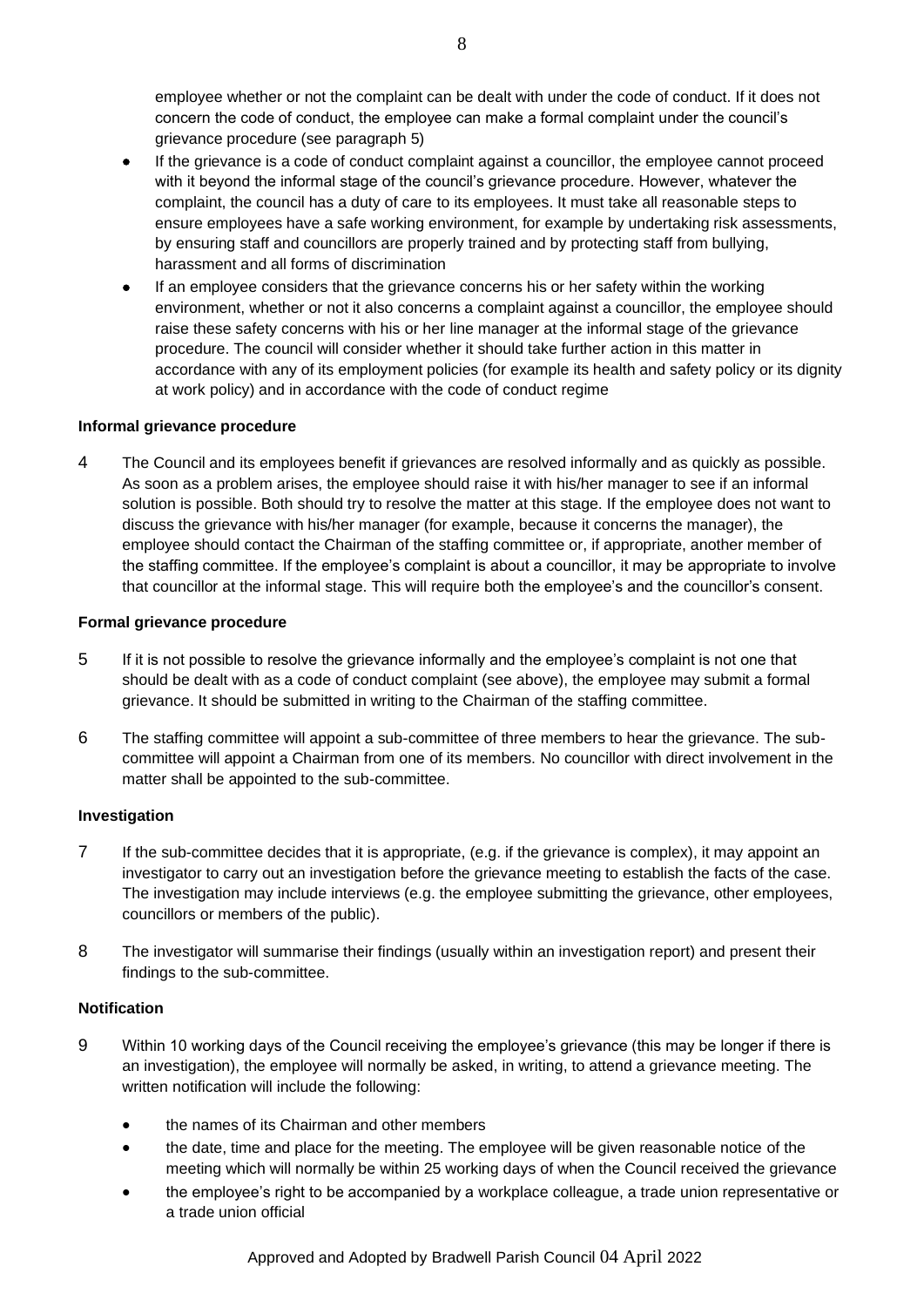- a copy of the Council's grievance policy
- confirmation that, if necessary, witnesses may attend (or submit witness statements) on the employee's behalf and that the employee should provide the names of his/her witnesses as soon as possible before the meeting
- confirmation that the employee will provide the Council with any supporting evidence in advance of the meeting, usually with at least two days' notice
- findings of the investigation if there has been an investigation
- an invitation for the employee to request any adjustments to be made for the hearing (for example where a person has a health condition).

#### **The grievance meeting**

- 10 At the grievance meeting:
	- the Chairman will introduce the members of the sub-committee to the employee
	- the employee (or companion) will set out the grievance and present the evidence
	- the Chairman will ask the employee questions about the information presented and will want to understand what action does he/she wants the Council to take
	- any member of the sub-committee and the employee (or the companion) may question any witness
	- the employee (or companion) will have the opportunity to sum up the case
	- a grievance meeting may be adjourned to allow matters that were raised during the meeting to be investigated by the sub-committee.
- 11 The Chairman will provide the employee with the sub-committee's decision, in writing, usually within five working days of the meeting. The letter will notify the employee of the action, if any, that the Council will take and of the employee's right to appeal.

### **The appeal**

- 12 If an employee decides that his/her grievance has not been satisfactorily resolved by the sub-committee, he/she may submit a written appeal to the staffing committee. An appeal must be received by the Council within five working days of the employee receiving the sub-committee's decision and must specify the grounds of appeal.
- 13 Appeals may be raised on a number of grounds, e.g.:
	- a failure by the Council to follow its grievance policy
	- the decision was not supported by the evidence
	- the action proposed by the sub-committee was inadequate/inappropriate
	- new evidence has come to light since the grievance meeting.
- 14 The appeal will be heard by a panel of three members of the staffing committee who have not previously been involved in the case. There may be insufficient members of the staffing committee who have not previously been involved. If so, the appeal panel will be a committee of three Council members who may include members of the staffing committee. The appeal panel will appoint a Chairman from one of its members.
- 15 The employee will be notified, in writing, usually within 10 working days of receipt of the appeal of the time, date and place of the appeal meeting. The meeting will normally take place within 25 working days of the Council's receipt of the appeal. The employee will be advised that he/she may be accompanied by a workplace colleague, a trade union representative or a trade union official.
- 16 At the appeal meeting, the Chairman will:
	- introduce the panel members to the employee